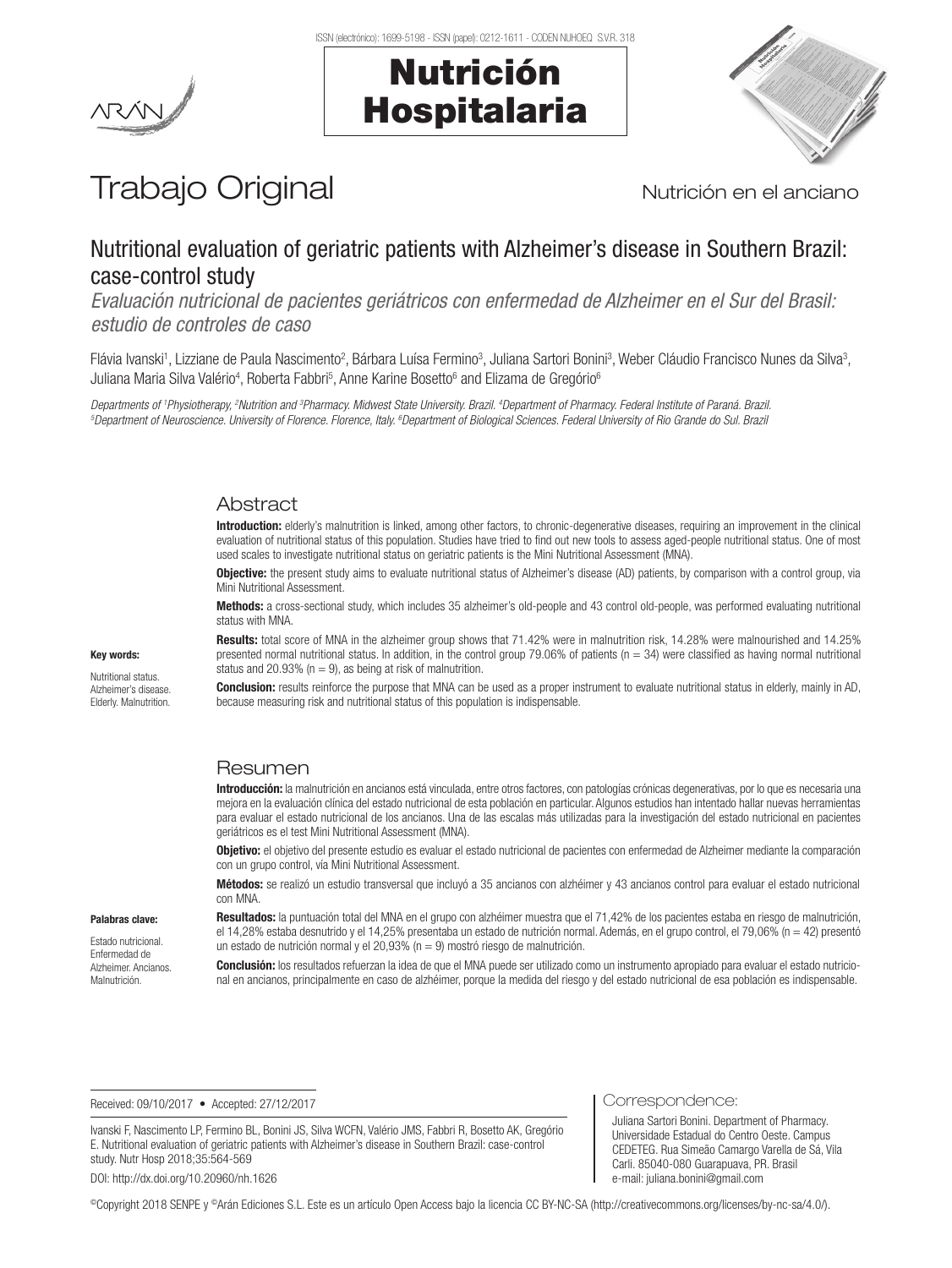#### **INTRODUCTION**

The elderly is the population segment that increases faster, with an estimated boost of more than 4.0% per year, between 2012 and 2020. This tendency has a significant impact on population projection, which, in 2060, should totalize about 73.5 million elderlies (1). With this demographic transition comes an epidemiological one, and the main feature is an increase of chronic-degenerative diseases incidence, among them even Alzheimer's disease (AD) (2).

In the elderly, malnutrition is commonly linked to chronic-degenerative diseases. In this condition, evaluating nutritional status becomes very important and that is why some studies have tried to find reliable tools to assess elderly nutritional status (3). In this sense, one of the most used scales to measure nutritional status on geriatric patients is the Mini Nutritional Assessment (MNA). Even though MNA is a simple test, it is considered as effective and efficient in detecting malnutrition (1,3).

Nutritional status can be strongly altered in AD patients and this can be possibly due to an inability to accept, chew, swallow or assimilate food. When AD progresses, weight loss increases, which is considered to be a determinant mortality factor (2). Higher energetic demand or a dysfunction in body weight regulation, low caloric intake, loss in eating independency (caused by cognitive decline), depression, altered taste and smell, atrophy of cortex, as well as associated diseases (5), are possible reasons of weight loss in AD patients.

The aim of the present research was analyzing nutritional status in AD' people compared to elderly with similar age without AD by using the Mini Nutritional Assessment, since studies show that nutrition is very altered in AD, leading to progressive worsening of health status (2,3). Evaluating this condition may help interventions and improve quality of life for this population.

#### **METHODS**

The project was previously approved by the Ethics Committee from the Midwest State University (Universidade Estadual do Centro-Oeste - UNICENTRO), number 026/2011. All patients and caregivers were informed about objectives, methods, risks and benefits prior to signing the informed consent form (ICF). Patients who had any nutritional alteration were forwarded to the Nutrition's Clinic School – UNICENTRO for subsequent monitoring.

The present research is a cross-sectional study, counting 35 elderlies with AD and 43 elderlies in a control group. People previously diagnosed clinically with AD, attended by the Unified Health System (hereby SUS) and assisted by the Association of Studies, Research and Assistance to People with Alzheimer's (In Brazil: Associação de Estudos, Pesquisas e Auxílio à Pessoas com Alzheimer, AEPAPA) from Guarapuava, Paraná (Brazil), were included in the study. The control group included only healthy people, assessed by the Secretariat of Social Assistance from Guarapuava.

Some exclusion criteria were applied: patients not founded for three attempts by visit, those who died, patients who lived in the

[Nutr Hosp 2018;35(3):564-569]

countryside or moved to a different city, people who rejected to participate in the research after the first visit or those who disagreed with the conditions of the ICF.

Data collection was performed between August 2013 and June 2014. The initial population was composed by 55 patients with AD. However, some people was not found at home, had death record or gave up during the study (Fig. 1). The control group comprehended 43 elderlies, who agreed voluntarily to participate in the study; initially this group included 50 people, however, seven gave up.

Via questionnaires applied to patients or caregivers, we reported socio-demographic data (age, gender, education level, average income, age, marital status, smoking habits and physical activity), comorbidities and medication. In this context, associations between AD and clinical indicators such as high cholesterol, diabetes, and high blood pressure were also reported. According to the Brazilian guidelines, reference values to LDL cholesterol are: 130-159 mg/dl (limit values), 160-189 mg/dl (high values) and  $\geq$  190 mg/dl (very high values) (6). For diabetes, when fasting, glucose levels are classified as follows: normal (< 100 mg/dl), tolerance ( $\geq 100$  to  $< 126$  mg/dl) and diabetes ( $\geq 126$  mg/dl) (7). In addition, high blood pressure values are: normotensive (≤ 120/80 mmHg), pre-hypertension (121-139/81-89 mmHg) and hypertension (140-159/90-99 mmHg) (8).

Nutritional status was evaluated via Mini Nutritional Assessment (MNA). This tool consists in a questionnaire, divided in four parts: a) anthropometric evaluation, arm and calf circumference and body mass index (BMI: weight [kg]/height [m²]), evaluated according to the classification of the Pan-American Health Organization; b) global evaluation; c) dietetic evaluation; and d) self-evaluation. MNA scores describe nutritional status, beside the risks. The scores were classified as follows: good nutritional status (≥ 24 points), malnutrition risk (17-23.5 points) and malnutrition



#### Figure 1.

Recruitment flowchart of the study population.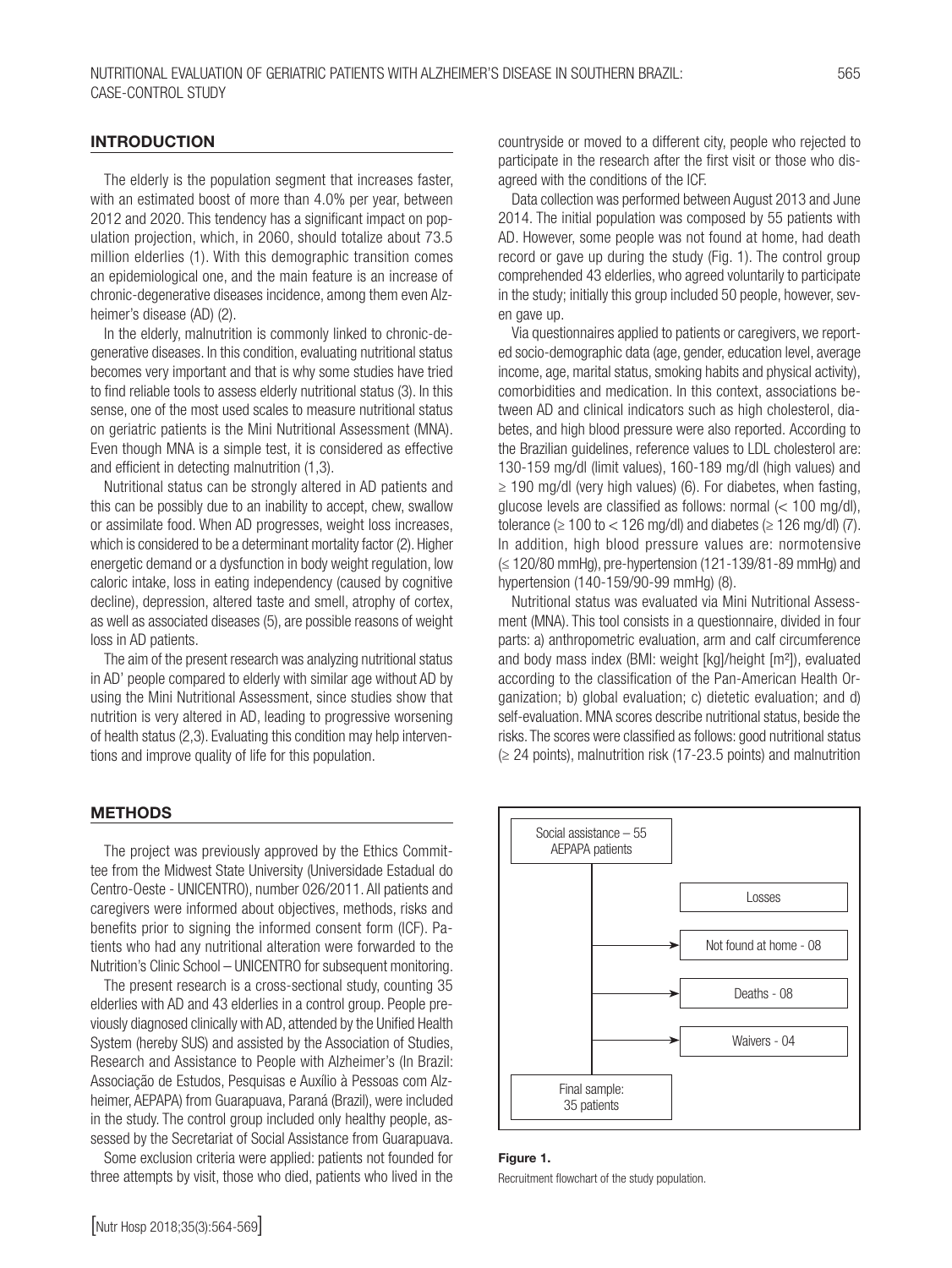When, due to health conditions, weight and height were unmeasurable, they were estimated using formulas with arm and calf circumference' measures, knee height and subscapular skinfold. To obtain weight (kg) in old-age patients, the following formulas were used: a) men's weight  $= (1.73 \times \text{arm circumference } \{\text{cm}\}\] + [0.98 \times \text{cm}]\}$ x calf circumference  $\text{[cm]} + \text{[0.37 subscapular skinfold [mm]]} +$  $[1.16 \times$  knee height  $\{cm\}$  – 81.69); and b) women's weight = ( $[0.98$ ) x arm circumference  $\{\text{cm}\}$  + [1.27 x calf circumference  $\{\text{cm}\}$  +  $[0.4 \times$  subscapular skinfold  ${mm}$ ] +  $[0.87 \times$  knee height  ${cm}$ ] – 62.35) (24). To estimate elderly's height, the following formulas were used: a) man's height  $= (64.19 - 10.04 \times 10^{14} \text{ m})$  were used: a)  $[2.02 \times$  knee height {cm}]); and b) women's height =  $(84.88 - 10.24)$ x old-age  $\{\text{in years}\}$  +  $[1.83 \times \text{knee height} \cdot \text{[cm]}]$  (5).

To classify AD patients according to the stage of the disease, the Clinical Dementia Rating (CDR) scale was used, consisting in a questionnaire divided in categories (memory, orientation, judgment and problems solving, community relations, home and hobbies and personal cares) to evaluate patients according to an interview with the caregiver. Each category is classified resulting in total scores corresponding to healthy (CDR 0), questionable (CDR 0.5), mild (CDR 1), moderate (CDR 2) or severe dementia (CDR 3) (10). The CDR scale was applied and evaluated by a trained health professional.

Data were presented as average and standard deviation or absolute and relative frequency. Numeric variables were checked for distribution of the data and homogeneity of variance errors through the Shapiro-Wilk and Levene tests, respectively. The Chi-squared, continuity correction, Chi-squared for tendency and Fisher's correction tests were used to examine possible associations between behavior and the characteristics of subjects with and without AD. In addition, the MANCOVA test, considering sex and group as factors, followed by the Bonferroni test for multiple comparisons, were used to test differences between the control and AD groups, separated by sex. CDR was compared using the MANCOVA test one way. Age was used as co-variable due to the differences observed between the control and AD groups. Therefore, results shown are regardless of age effect. A significance value of  $p < 0.05$  had been used and analyses were made using the SPSS 20.0 statistical program.

#### RESULTS

According to the MNA score, as shown in table I, the majority of Alzheimer's patients had malnutrition risk (71.42% [n = 25]) and 14.28% ( $n = 5$ ) were malnourished. Also, most of the participants in the control group had normal nutritional status (79.06%  $[n = 34]$ ),  $20.93\%$  (n = 9) had malnutrition risk and no patients were malnourished. Age, gender and average income are also described in table I.

Classifications for AD staging were compared considering age as a co-variable in table II. The CDR 3 group shows lower BMI  $(23.97 \pm 1.13 \text{ F}$ : 3.475;  $p = 0.043$ ) and MNA total score (19.10  $\pm$  0.84 F: 4.290; p = 0.023) than CDR 2 (IMC 28.20  $\pm$  1.24) and CDR 1 (MAN 23.12  $\pm$  1.25) groups, respectively. No significant differences were observed regarding weight and height values between CDR groups.

In table III, there is a comparison between the control and AD groups divided by sex and adjusted to age. Among women, height  $(1.56 \pm 0.01, p = 0.034)$  and MNA  $(24.78 \pm 0.61, p < 0.001)$ in the control group are significantly higher than in the AD group (height =  $1.52 \pm 0.01$ ; MNA =  $20.82 \pm 0.67$ ). Among men, the control group had only MNA (26.08  $\pm$  0.81, p < 0.01) significantly higher than the AD group. No significant differences were observed regarding other variables.

Table IV reports associations of AD with social and clinical indicators such as civil status, high cholesterol, diabetes, Parkinson's disease and high blood pressure paired by gender, but there were no statistically significant associations. In addition, a significant difference was observed in AD diagnosis and nutritional status using MNA in women ( $p < 0.001$ ) and men ( $p < 0.002$ ).

#### **DISCUSSION**

Aging implies several alterations in nutritional status as a decrease in odor perception and taste buds' atrophy, which contrib-

| and control group               |                                |                                    |  |  |  |  |  |
|---------------------------------|--------------------------------|------------------------------------|--|--|--|--|--|
|                                 | <b>Alzheimer</b><br>$(n = 35)$ | <b>Control group</b><br>$(n = 43)$ |  |  |  |  |  |
| Age (years)                     | $78.90 \pm 8.72$               | $68.35 \pm 5.69$                   |  |  |  |  |  |
| Gender                          | 62.85% ( $n = 22$ ) female     | 67.44% ( $n = 29$ ) female         |  |  |  |  |  |
| Average income (Brazilian real) | $R$1,031.13 \pm 67.29$         | $R$904 \pm 8.99$                   |  |  |  |  |  |
| <b>MNA</b>                      |                                |                                    |  |  |  |  |  |
| Normal nutritional status       | 14.25% ( $n = 5$ )             | $79.06\%$ (n = 34)                 |  |  |  |  |  |
| Malnutrition risk               | $71.42\%$ (n = 25)             | $20.93\%$ (n = 9)                  |  |  |  |  |  |
| Malnutrition                    | 14.28% ( $n = 5$ )             |                                    |  |  |  |  |  |

Table I. Profile of patients with Alzheimer's disease attended by the AEPAPA and control group

*Data presented by average ± standard deviation.*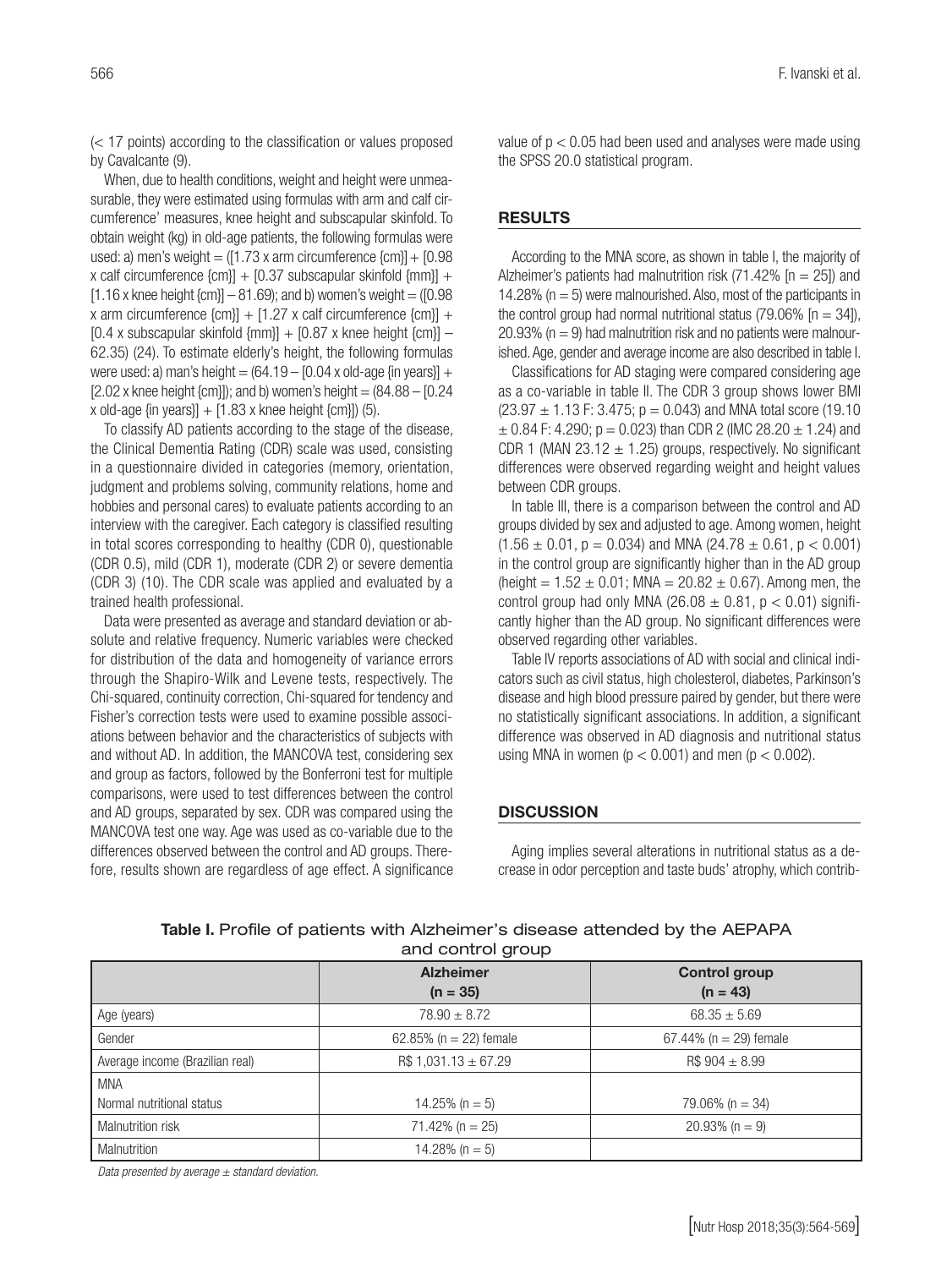|                          | CDR <sub>1</sub><br>$(n = 7)$ |      |          | CDR <sub>2</sub><br>$(n = 13)$ |          | CDR <sub>3</sub><br>$(n = 15)$ |       |          |
|--------------------------|-------------------------------|------|----------|--------------------------------|----------|--------------------------------|-------|----------|
| Weight (kg)              | 69.15                         | 4.79 | 68.54    | 3.53                           | 58.30    | 3.22                           | 2.990 | 0.065    |
| Height (m)               | 1.58                          | 0.03 | .56      | 0.02                           | .55      | 0.02                           | 0.253 | 0.778    |
| BMI (kg/m <sup>2</sup> ) | 27.32                         | .68  | $28.20*$ | 1.24                           | $23.97*$ | 1.13                           | 3.475 | $0.043*$ |
| MNA total score          | $23.12*$                      | 1.25 | 21.69    | 0.92                           | $19.10*$ | 0.84                           | 4.290 | $0.023*$ |

| Table II. Comparison of nutritional status according to the Clinical Dementia Rating (CDR) |  |
|--------------------------------------------------------------------------------------------|--|
|                                                                                            |  |

*CDR 1: mild dementia; CDR 2: moderate dementia; CDR 3: severe dementia; BMI: body mass index; MNA: Mini Nutritional Assessment. Data presented as average ± standard deviation; \*p < 0.05 showing statistical difference. Comparison was made using ANCOVA one way, followed by Bonferroni test for multiple comparisons. Age as covariable = 78.371.*

| Table III. Comparison of nutritional status in relation to gender and Alzheimer's disease |  |
|-------------------------------------------------------------------------------------------|--|
|-------------------------------------------------------------------------------------------|--|

|                          | <b>Women</b> |                              |                                |      |            | <b>Men</b>                   |      |                                |      |            |  |
|--------------------------|--------------|------------------------------|--------------------------------|------|------------|------------------------------|------|--------------------------------|------|------------|--|
|                          |              | <b>Control</b><br>$(n = 29)$ | <b>Alzheimer</b><br>$(n = 23)$ |      | р          | <b>Control</b><br>$(n = 14)$ |      | <b>Alzheimer</b><br>$(n = 16)$ |      | p          |  |
| Weight (kg)              | 69.17        | 2.60                         | 61.30                          | 2.84 | 0.060      | 71.53                        | 3.47 | 73.76                          | 3.38 | 0.658      |  |
| Height (m)               | 1.56         | 0.01                         | 1.52                           | 0.01 | $0.034*$   | 1.67                         | 0.02 | 1.66                           | 0.02 | 0.471      |  |
| BMI (kg/m <sup>2</sup> ) | 28.56        | 0.06                         | 26.46                          | 1.15 | 0.213      | 25.51                        | 1.41 | 27.03                          | .37  | 0.458      |  |
| MNA total score          | 24.78        | 0.61                         | 20.82                          | 0.67 | $< 0.001*$ | 26.08                        | 0.81 | 21.27                          | 0.79 | $< 0.001*$ |  |

*BMI: body mass index; MNA: Mini Nutritional Assessment. Data presented as average ± standard deviation; \*p < 0.05 showing statistical difference. Comparison between groups was made with MANCOVA and Bonferroni test for multiple comparisons, considering the groups as fixed factor and age as covariable = 73.268.*

ute to downfall in dietary intake and lead to nutrient and muscular depletion as well as foods malabsorption (11). Elderly with AD show higher difficulties in mobility, more atrophy and bad motor cordination, which reduce the range of nutritional daily needs (12- 14). This is in line with data found in our research, where 71.42% of AD elderly presented malnutrition risk, since elderly people with dementia present loss of appetite, chewing and swallowing difficulties, and indifference and lack of awareness about the importance of power (15,16); by contrast, 79.06% of participants in the control group show normal nutritional status after MNA analysis.

According to Silva (2017) (16), after analyzing AD patients, from 58.3% (n = 14) men, 85.7% (n = 12) are malnourished and, from 41.7% ( $n = 10$ ) women, all of them are malnourished. This results are similar to those of our research, where women show significant differences in height and MNA scores when compared to the control group. Some explanations were proposed to elucidate women prevalence regarding AD. In average, women have longer life expectancy than men; in other words, they have a higher chance to reach up to 65 years, which is a high risk age to AD (12). In the elderly, gender imbalance is accentuated: 57% are women and 43% are men, against 52% and 48%, respectively, in the non-elderly, and this is due to lower mortality among the female gender (11).

The study by Sturmer et al. (2011) (17) analyzes the nutritional status in AD patients, and 83.3% of the patients under study showed malnutrition risk. Nobre (18) presented a higher percentage of malnutrition risk in the AD group, whereas the control group showed more well-nourished individuals, using the MNA.

In spite of the differences observed between CDR groups, in this study BMI is, on average, at normal levels in the elderly population. However, there is a strong trend to malnutrition as the disease becomes more severe. These results can be observed in table II. There was a lower BMI and a lower result for MNA total score in the elderly group classified as CDR 3, when compared to the other groups. Our results are compatible with those of Goes (18), who found that CDR 3 presented higher weight loss and more malnourished patients. In a study by Goulart et al. (2017) (20), CDR 0.5 and CDR 1 patients show malnutrition risk (65.4%) and in CDR 2 and CDR 3, 65.4% of patients show malnutrition through MNA.

Protein-energy malnutrition is frequent in AD and progresses as diseases severity increases. In mild and moderate stage, malnutrition is around 3%, whereas in severe stage it may be around 50% (14). Furthermore, people with dementia usually present decline in power's abilities and exhibit conducts of low intake. These behaviors are normally linked to dementias and include restrictive nutritional habits as well as refusing swallowing, spitting the food out and keeping the mouth open (18). Low appetite may arise through depression, difficulty in reporting needs, lack of activity, pain, oral problems, medication side-effects or constipation, among others (21).

Malnutrition has been presented as an imbalance between food intake and food requirements, which results in metabolism changes. Disabilities in the ingestion of vitamins may induce changes in cognitive functions (14), harming up elderly's health. Associations between nutritional status and severity from cognitive status prove that, with dementia, nutritional status deteriorates significantly.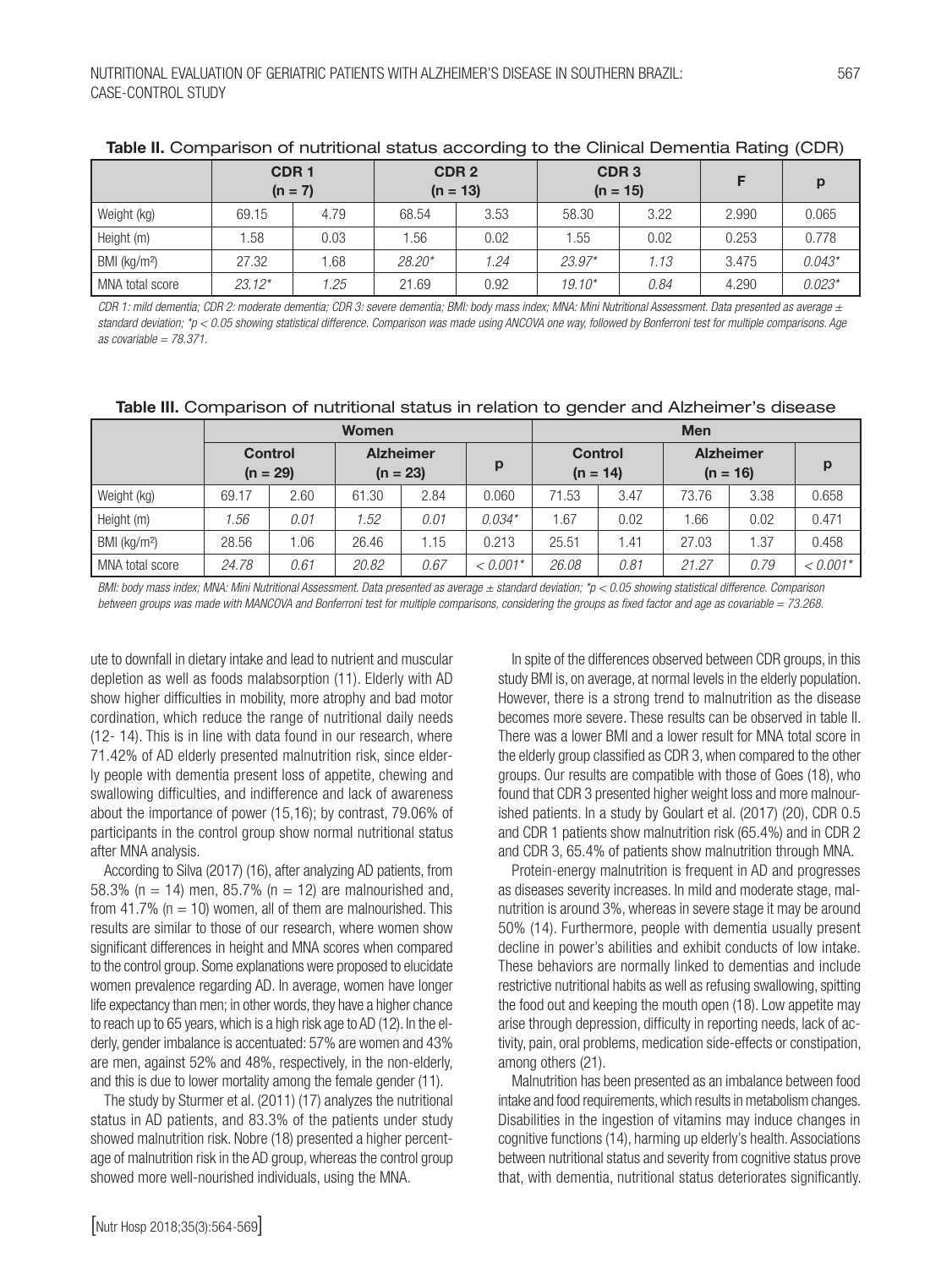|                     |                | <b>Women</b>                 |                |                                |              | <b>Men</b>                   |       |                                |       |              |
|---------------------|----------------|------------------------------|----------------|--------------------------------|--------------|------------------------------|-------|--------------------------------|-------|--------------|
|                     |                | <b>Control</b><br>$(n = 29)$ |                | <b>Alzheimer</b><br>$(n = 23)$ | $\mathbf{p}$ | <b>Control</b><br>$(n = 14)$ |       | <b>Alzheimer</b><br>$(n = 16)$ |       | $\mathbf{p}$ |
|                     | $\mathsf{n}$   | $\frac{0}{0}$                | $\mathsf{n}$   | $\%$                           |              | $\mathsf{n}$                 | $\%$  | $\mathsf{n}$                   | $\%$  |              |
| Civil status        |                |                              |                |                                | 0.427        |                              |       |                                |       | 0.453        |
| Single              | $\mathfrak{Z}$ | 3.7%                         | 2              | 2.4%                           |              | $\Omega$                     | 0.0%  | 1                              | 1.2%  |              |
| Married             | 10             | 12.2%                        | 5              | 6.1%                           |              | 13                           | 15.9% | 11                             | 13.4% |              |
| Widower             | 14             | 17.1%                        | 17             | 20.7%                          |              | $\mathbf{1}$                 | 1.2%  | 3                              | 3.7%  |              |
| Cohabiting          | $\mathbf{1}$   | 1.2%                         | 0              | 0.0%                           |              | $\mathbf 0$                  | 0.0%  | 1                              | 1.2%  |              |
| High cholesterol    |                |                              |                |                                | 1.000        |                              |       |                                |       | 0.378        |
| <b>No</b>           | 18             | 22.0%                        | 15             | 18.3%                          |              | 10                           | 12.2% | 14                             | 17.1% |              |
| Yes                 | 8              | 9.8%                         | 8              | 9.8%                           |              | 4                            | 4.9%  | $\overline{c}$                 | 2.4%  |              |
| Unknown             | $\overline{c}$ | 2.4%                         | 1              | 1.2%                           |              | 0                            | 0.0%  | $\overline{0}$                 | 0.0%  |              |
| <b>Diabetes</b>     |                |                              |                |                                | 0.910        |                              |       |                                |       | 0.552        |
| N <sub>0</sub>      | 19             | 23.2%                        | 15             | 18.3%                          |              | 13                           | 15.9% | 14                             | 17.1% |              |
| Yes                 | $9\,$          | 11.0%                        | 9              | 11.0%                          |              | 1                            | 1.2%  | 2                              | 2.4%  |              |
| Parkinson's disease |                |                              |                |                                | 0.092        |                              |       |                                |       | 0.228        |
| <b>No</b>           | 28             | 34.1%                        | 21             | 25.6%                          |              | 14                           | 17.1% | 13                             | 15.9% |              |
| Yes                 | $\overline{0}$ | 0.0%                         | 3              | 3.7%                           |              | $\overline{0}$               | 0.0%  | 3                              | 3.7%  |              |
| High blood pressure |                |                              |                |                                | 0.496        |                              |       |                                |       | 0.260        |
| N <sub>o</sub>      | 11             | 13.4%                        | 8              | 9.8%                           |              | 11                           | 13.4% | $9\,$                          | 11.0% |              |
| Yes                 | 15             | 18.3%                        | 16             | 19.5%                          |              | 3                            | 3.7%  | $\overline{7}$                 | 8.5%  |              |
| Unknown             | $\overline{2}$ | 2.4%                         | $\Omega$       | 0.0%                           |              | $\overline{0}$               | 0.0%  | $\Omega$                       | 0.0%  |              |
| Nutritional status  |                |                              |                |                                | < 0.001      |                              |       |                                |       | 0.002        |
| Malnutrition        | $\mathbf 0$    | 0.0%                         | 5              | 6.2%                           |              | $\overline{0}$               | 0.0%  | $\overline{4}$                 | 4.9%  |              |
| Malnutrion risk     | 12             | 14.8%                        | 16             | 19.8%                          |              | 5                            | 6.2%  | 10                             | 12.3% |              |
| Normal              | 16             | 19.8%                        | $\overline{2}$ | 2.5%                           |              | 9                            | 11.1% | $\overline{2}$                 | 2.5%  |              |

Table IV. Association between Alzheimer's presence and social and clinical indicators

*\*p < 0.05 showing statistical difference. Comparison between groups were made using Pearson's, Chi-squared and Fisher's exact tests.*

Elderly with dementia develop dietary needs, requiring a global support to maintain or reestablish weight (22). In addition, weight loss and malnutrition generate complications and lead to infections, respiratory failure and health failure and decrease protein synthesis, increasing mortality. A proper nutrition has a fundamental role in this disease, because it is able to prevent higher vulnerability and provide a better quality of life, delaying symptoms and progressiveness of AD (19).

Due to physiological and psychological alterations, feeding can be really difficult in AD patients. When both disease and age progress, autonomy loss may occur, which has a negative impact in food intake and nutrition. Therefore, AD people meals should be nutritionally rich as well as sensory appealing (colors, consistency, aroma); in other words, they must stimulate the desire to consume foods (24).

It is important to analyze that malnutrition compromises substantially limited populations, as elderly with AD. Nutritional problems, like thinness and loss of lean body mass are associated to morbidity and mortality increase, with a negative impact in quality of life, mainly in advanced ages (18). Alzheimer progressively makes patients unable to make daily activities, such as eating, independently, causing nutritional problems, weight loss and inadequate nutrients intake. All these things are observed in AD patients, and for this reason, a precocious nutritional assessment is really important (16).

A study limitation was the small sample and the difference in age between groups; however, this was statistically corrected. A review and meta-analysis by Prince et al. showed a significant increase of dementia associated to age, with higher prevalence in women and men in all age groups (10). A major risk factor to AD is age increase, because one in four people aged 85 years and over has dementia (22).

Therefore, nutritional assessment in AD has shown to be of great importance to perform effective interventions aiming to preserve or recover nutritional status in third-age, reducing medical interventions due to fractures and diseases caused by poor nu-